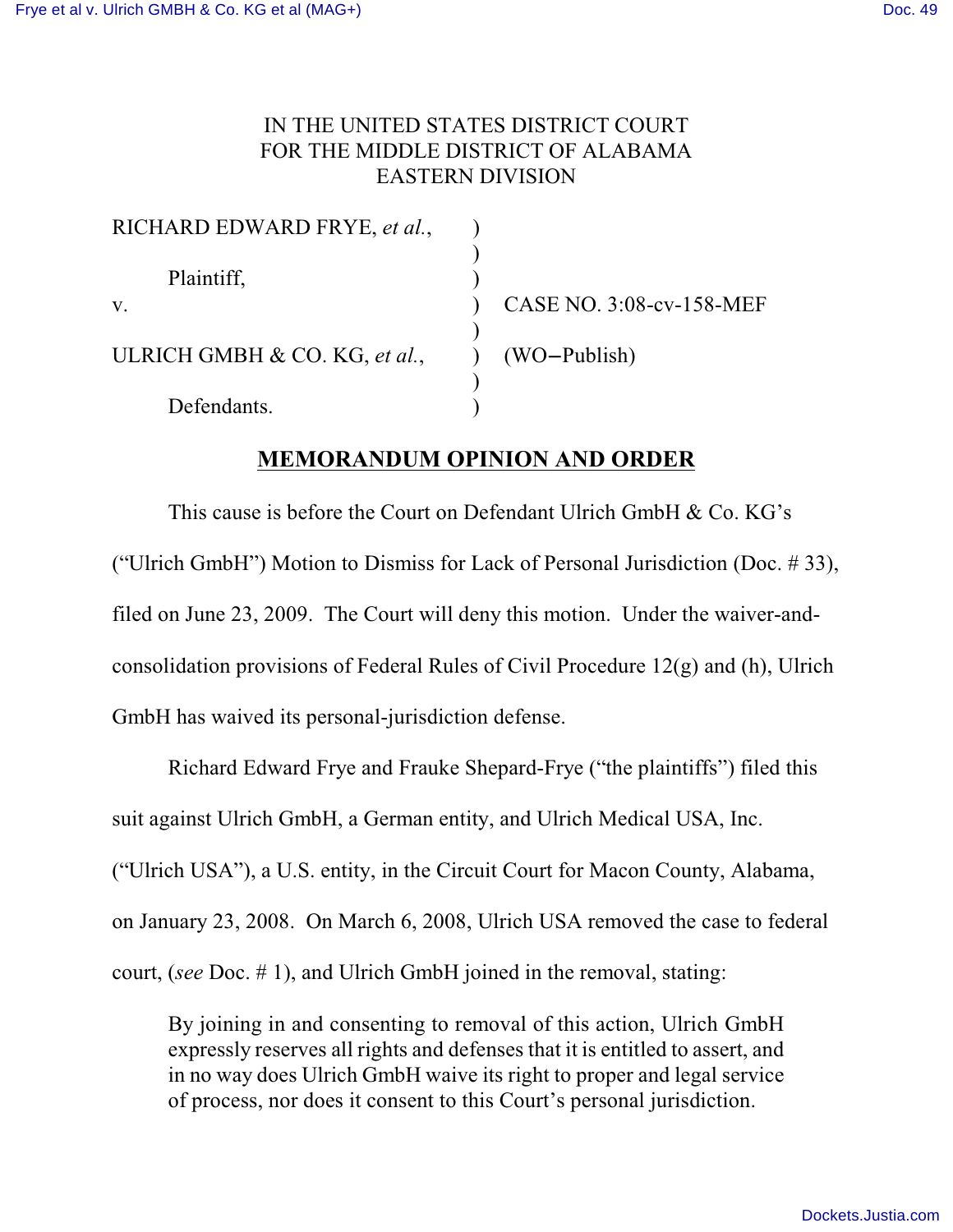(Doc.  $\# 2$  at 1–2.) On the same day, Ulrich GmbH also filed a motion challenging the sufficiency of service of process under Rule 12(b)(5). (*See* Doc. # 5.) In the motion, Ulrich GmbH asserted that it was "appear[ing] specially, not to be construed as a general appearance for purposes of this litigation, for the limited purpose of moving this Court for an Order to quash the Plaintiffs' attempt at service of process upon it." (*Id.* at 1.) The Court granted the motion to quash on March 25, 2009. (*See* Doc. # 27.)<sup>1</sup>

Ulrich GmbH now moves to dismiss this case under Rule 12(b)(2) for lack of personal jurisdiction. The plaintiffs oppose the motion, arguing that Ulrich GmbH has waived its Rule 12(b)(2) personal-jurisdiction defense by failing to raise it in its Rule 12(b)(5) motion to quash. This Court agrees.

Under Rule 12's waiver-and-consolidation provisions, a defendant waives its Rule 12(b)(2) personal-jurisdiction defense if it makes a pre-answer motion under Rule 12 and fails to raise its personal-jurisdiction defense in that motion. *See* Fed. R. Civ. P. 12(b), (g)(2), (h)(1)<sup>2</sup>; *Hemispherx Biopharma, Inc. v.* 

 $<sup>1</sup>$  In the same Memorandum Opinion and Order, the Court also granted Ulrich USA's</sup> motion to dismiss for lack of personal jurisdiction. (*Id.*)

<sup>&</sup>lt;sup>2</sup> Rule12(g)(2) states: "[A] party that makes a motion under [Rule 12] must not make another motion under this rule raising a defense or objection that was available to the party but omitted from its earlier motion." Rule 12(h)(1) states: "A party waives any defense listed in Rule 12(b)(2)–(5) [e.g., a personal-jurisdiction defense] by: (A) omitting it from a motion in the circumstances described in Rule  $12(g)(2) \ldots$ ."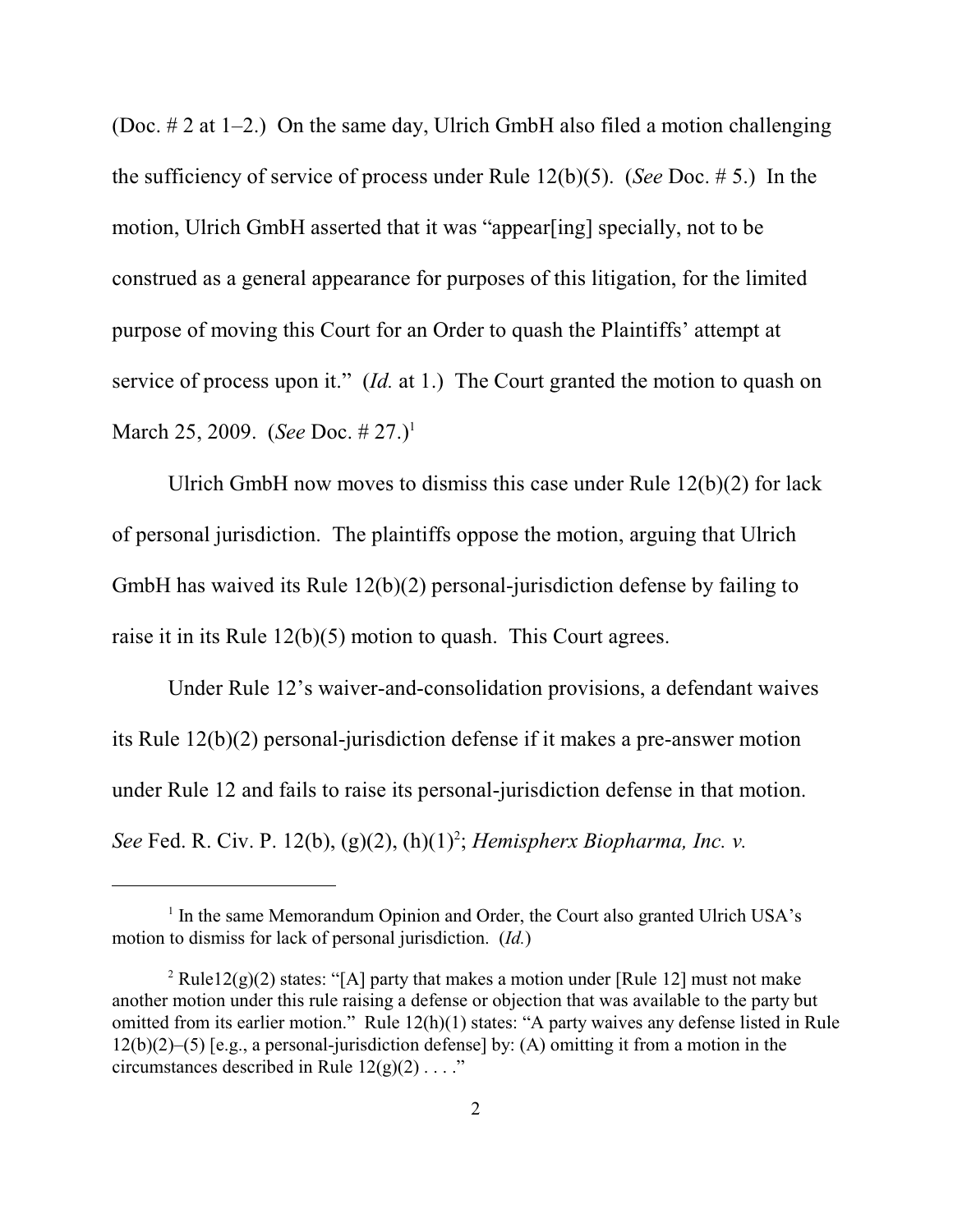*Johannesburg Consol. Invs.*, 553 F.3d 1351, 1360 (11th Cir. 2008) (citing *Pardazi v. Cullman Med. Ctr.*, 896 F.2d 1313, 1317 (11th Cir. 1990)) ("Simply put, a litigant must cite each separate Rule 12(b) defense in the pre-answer motion or if no pre-answer motion is filed, then in the responsive pleading. Citing one Rule 12(b) defense in the hope that it will sufficiently raise another defense is not permissible."). Ulrich GmbH made a pre-answer motion under Rule 12(b)(5) challenging the sufficiency of service of process and failed to object to personal jurisdiction in that motion. Therefore, Ulrich GmbH has waived its Rule  $12(b)(2)$ personal-jurisdiction defense.

Further, Ulrich GmbH cannot bypass Rule 12's waiver-and-consolidation provisions by using the now-obsolete procedural device known as a "special appearance." *See Shutts v. Precision Assessment Tech. Corp.*, No. 6:08-cv-2191, 2009 WL 960103, at \*1–2 (M.D. Fla. Apr. 6, 2009) (finding that a defendant had waived any Rule 12(b)(2) personal-jurisdiction defense it might have had when it made a pre-answer motion under Rule 12(b)(3) objecting to improper venue and failed to object to personal jurisdiction in the motion, even though the defendant asserted in the motion that it was making a special appearance to challenge the venue "without submitting itself to the jurisdiction" of the court). The text of Rule 12 does not permit a litigant to obviate the waiver-and-consolidation provisions